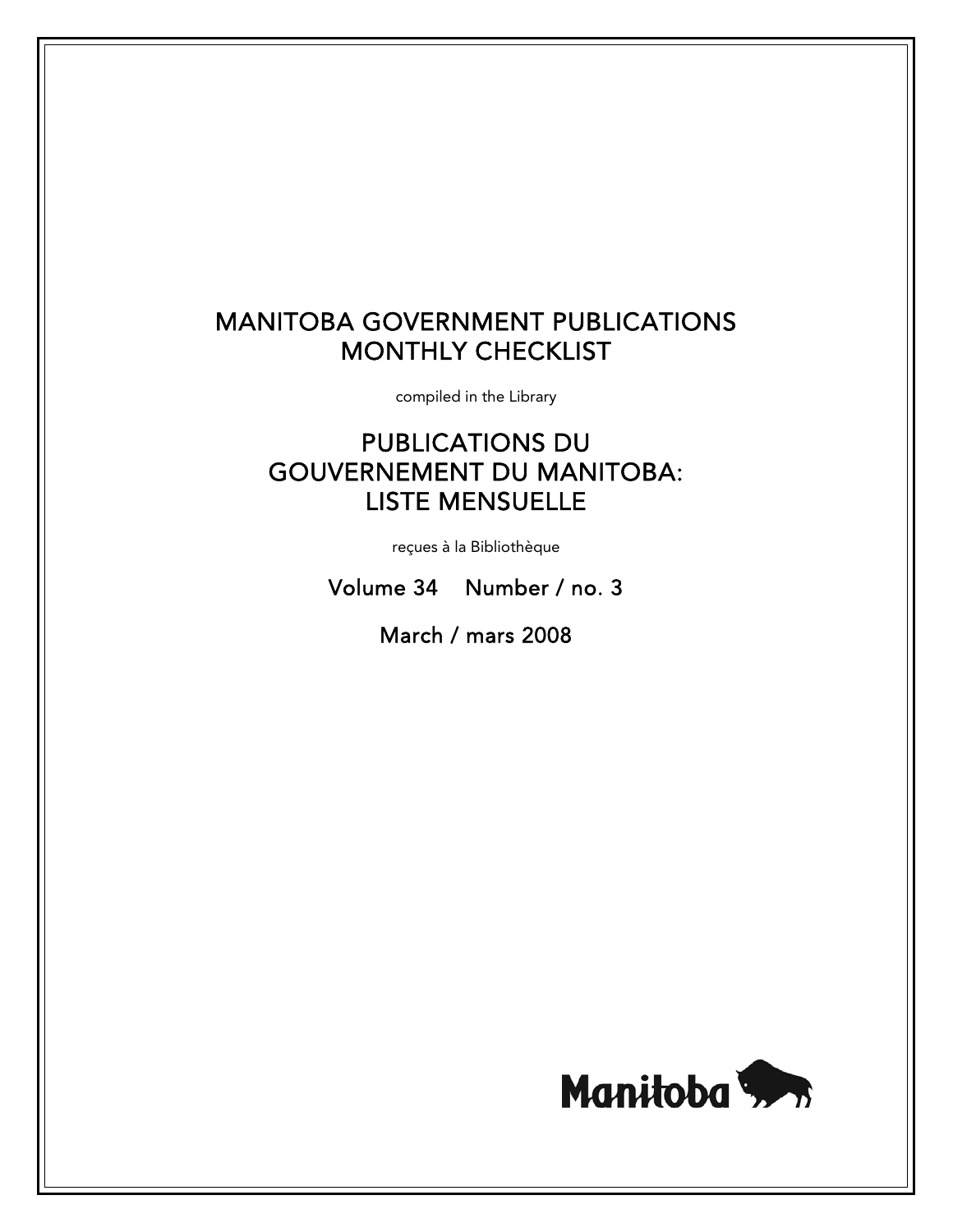#### **MANITOBA GOVERNMENT PUBLICATIONS / PUBLICATIONS DU GOUVERNEMENT DU MANITOBA March / mars 2008**

#### *\*\*Monthly Checklist* **URLs**

 If the most current edition of a publication is available on the Internet, a URL is provided in the *Monthly Checklist* for that specific title and edition. Otherwise, the URL links only to the index page of a departmental or agency Web site where previous editions of the publication are found. The user is encouraged to refer back periodically to the index page until the most recent edition is posted there.

#### **\*\*Adresses URL dans la** *Liste mensuelle*

Si l'édition la plus récente d'une publication est disponible sur Internet, une adresse URL est fournie dans la *Liste mensuelle* pour le titre et l'édition spécifiques. Dans le cas contraire, l'adresse URL renvoie uniquement à la page d'index d'un ministère ou d'une agence ministérielle où l'on retrouve des éditions antérieures de la publication. L'usager devrait consulter régulièrement la page d'index jusqu'à ce que l'édition la plus récente y soit affichée.

### **OFFICIAL PUBLICATIONS / PUBLICATIONS OFFICIELLES**

\*The Manitoba gazette : part I, proclamations and government notices = Gazette du Manitoba : partie I, proclamations et avis du gouvernement. [No. 1] (1871)- . **CURRENT ED**.: Vol. 137, no. 12 - 14. (March 22 – April 5, 2008).

\*The Manitoba gazette: part II, regulations = Gazette du Manitoba : partie II, règlements. [No. 1] (1871)- . **CURRENT ED**.: Vol. 137, no. 12-14. (March 22 – April 5, 2008). Subscription: \$83.55 part I and part II; \$55.70 part I or part II.

### **Legislative Assembly / Assemblée législative**

Order paper and notice paper = Feuilleton et avis. Winnipeg: The Assembly, 19-- **CURRENT ED.:** no. 19 – 22 (April 9-14, 2008) ( $2^{nd}$  Session,  $39^{th}$  Legislature) [http://www.gov.mb.ca/legislature/house\\_biz/orderpaper.pdf](https://www.gov.mb.ca/legislature/house_biz/orderpaper.pdf)

### **ADVANCED EDUCATION AND LITERACY / ENSEIGNEMENT POSTSECONDAIRE ET ALPHABÉTISATION**

#### **Council on Post-Secondary Education**

Statistical compendium for the academic years ending [electronic resource]. Winnipeg Council on Post-Secondary Education, 2001- 1 CD-ROM <http://www.copse.mb.ca/en/publications/index.html>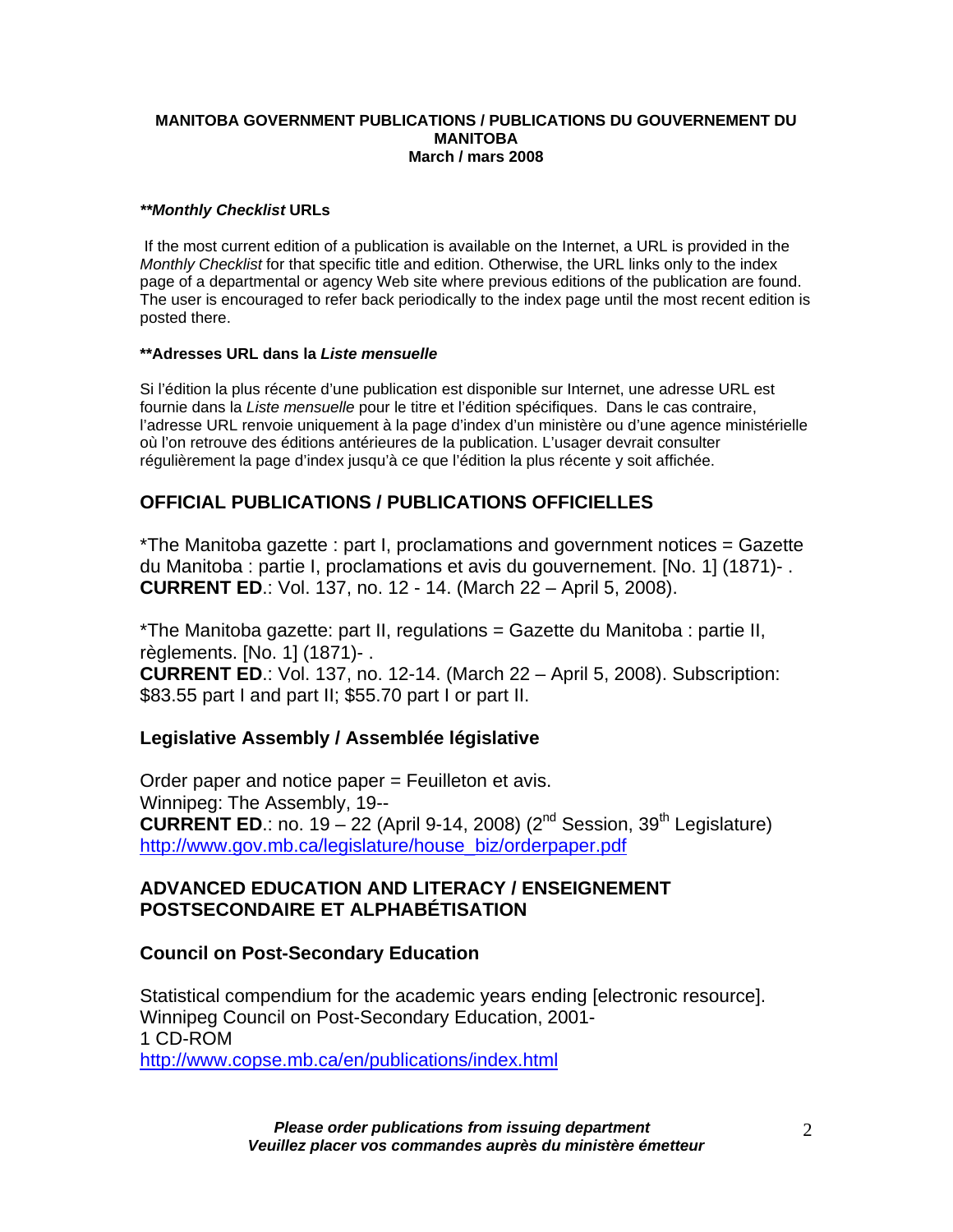# **AGRICULTURE, FOOD AND RURAL INITIATIVES / AGRICULTURE, ALIMENTATION ET INITIATIVES RURALES**

# **Knowledge Management**

Agriculture statistics. Winnipeg: Economics Branch, Manitoba Agriculture, 1979- **CURRENT ED**.: Farm Cash Receipts Estimates January-December 2006R, 2007P [http://www.gov.mb.ca/agriculture/statistics/index.html](https://www.gov.mb.ca/agriculture/statistics/index.html)

# **Manitoba Agriculture Services Corporation / Société des services agricoles du Manitoba**

Strategic plan. Winnipeg: Manitoba Agricultural Services Corporation, 2007- Also available in French under title: Plan stratégique. **CURRENT ED**.: 2010-2011 [http://www.masc.mb.ca/downloads/MASC\\_Stategic\\_Plan\\_to\\_20111\\_English.pdf](http://www.masc.mb.ca/downloads/MASC_Stategic_Plan_to_20111_English.pdf)

Plan stratégique. Winnipeg: Société des services agricoles du Manitoba, 2007- Aussi publié en anglais sous le titre: Strategic Plan. **ÉD. RÉCENTE**.: 2010-2011 [http://www.masc.mb.ca/downloads/MASC\\_Stategic\\_Plan\\_to\\_2010-](http://www.masc.mb.ca/downloads/MASC_Stategic_Plan_to_2010-11_English.pdf) 11 English.pdf

# **AUDITOR GENERAL / VÉRIFICATEUR GÉNÉRAL**

Audit of the Department of Conservation's management of the Environmental Livestock Program [electronic resource]. Winnipeg: Office of the Auditor General, 2007. 1 CD-ROM [http://www.oag.mb.ca/reports/livestock\\_program\\_oct\\_2007.pdf](http://www.oag.mb.ca/reports/livestock_program_oct_2007.pdf)

Special audit: Rural Municipality of La Broquerie / Office of the Auditor General Manitoba.

Winnipeg: Office of the Auditor General Manitoba, 2007. [http://www.oag.mb.ca/reports/labroquerie\\_2008.pdf](http://www.oag.mb.ca/reports/labroquerie_2008.pdf)

Special audit: image campaign for the Province of Manitoba [electronic resource] Winnipeg: Office of the Auditor General, 2007. 1 CD-ROM [http://www.oag.mb.ca/reports/se\\_image\\_campaign.pdf](http://www.oag.mb.ca/reports/se_image_campaign.pdf)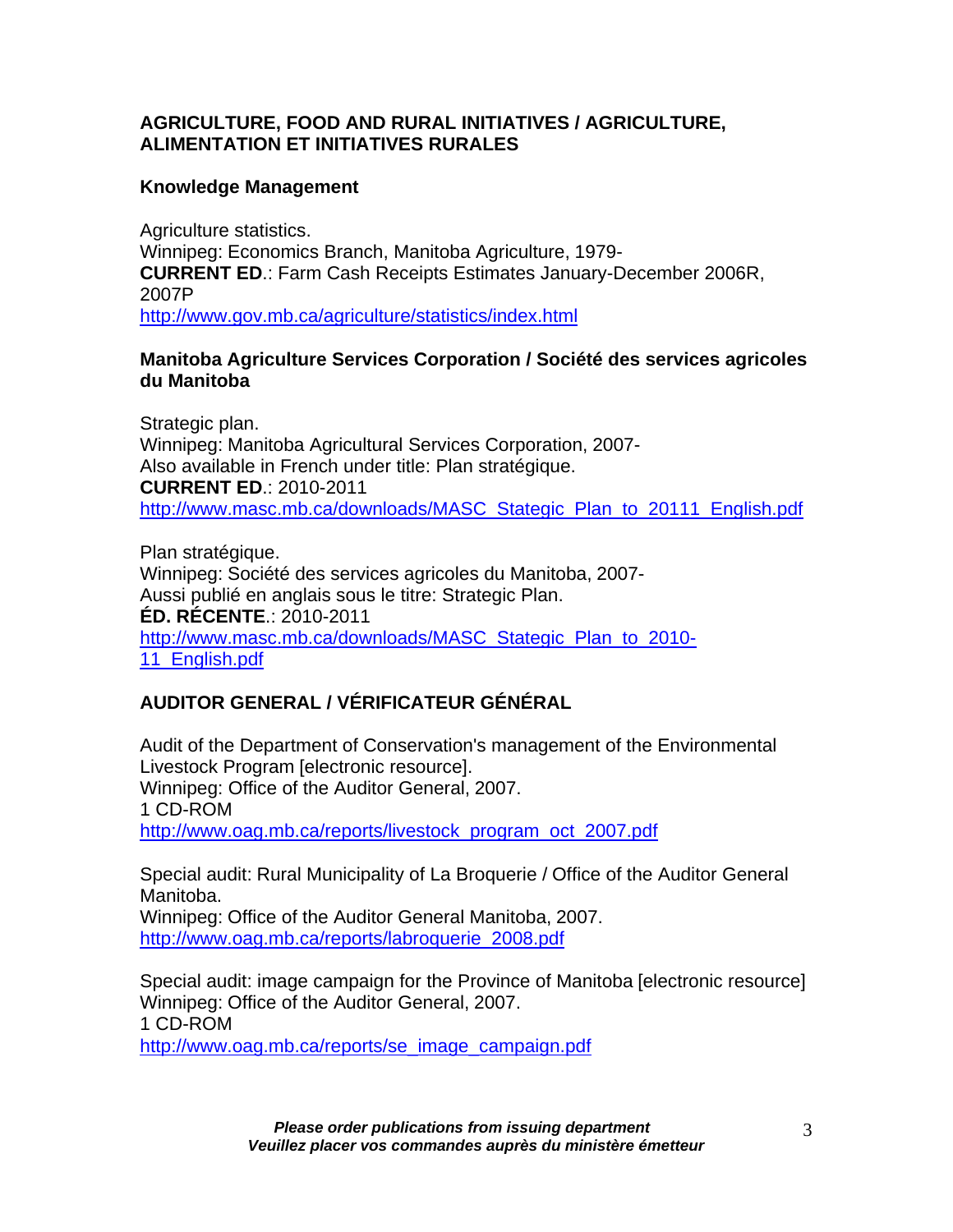# **COMPETITIVENESS, TRAINING AND TRADE / COMPÉTITIVITÉ, FORMATION PROFESSIONELLE ET COMMERCE**

# **Labour Market Information / Information sur le marché du travail**

High demand occupations in Manitoba. Winnipeg: Manitoba Competitiveness, Training and Trade, Labour Market Information Unit, 1989- Also available in French under title: Rapport sur les professions à forte demande au Manitoba.

**CURRENT ED**.: 2008.

[http://www.gov.mb.ca/tce/docreports/hdo\\_en\\_2007.pdf](https://www.gov.mb.ca/tce/docreports/hdo_en_2007.pdf)

Rapport sur les professions à forte demande au Manitoba. Winnipeg: Compétitivité, Formation professionnelle et Commerce Manitoba, 2001- .

Aussi publié en anglais sur le titre: High demand occupations in Manitoba. **ÉD. RÉCENTE**: 2008.

[http://www.gov.mb.ca/tce/docreports/hdo\\_en\\_2007.pdf](https://www.gov.mb.ca/tce/docreports/hdo_en_2007.pdf)

# **CONSERVATION**

# **Environmental Stewardship**

Wuskwatim generation project: monitoring and management plans [electronic resource] Winnipeg: Wuskwatim Power Limited Partnership, 2006-2007. 1 CD-ROM

# **Manitoba Clean Environment Commission**

Environmental sustainability and hog production in Manitoba, December 2007 / Manitoba Clean Environment Commission. Winnipeg: Manitoba Clean Environment Commission, 2007. 188 pages [http://www.cecmanitoba.ca/Reports/PDF/Hog%20Production-](http://www.cecmanitoba.ca/Reports/PDF/Hog%20Production-%20Final%20Report2.pdf) [%20Final%20Report2.pdf](http://www.cecmanitoba.ca/Reports/PDF/Hog%20Production-%20Final%20Report2.pdf)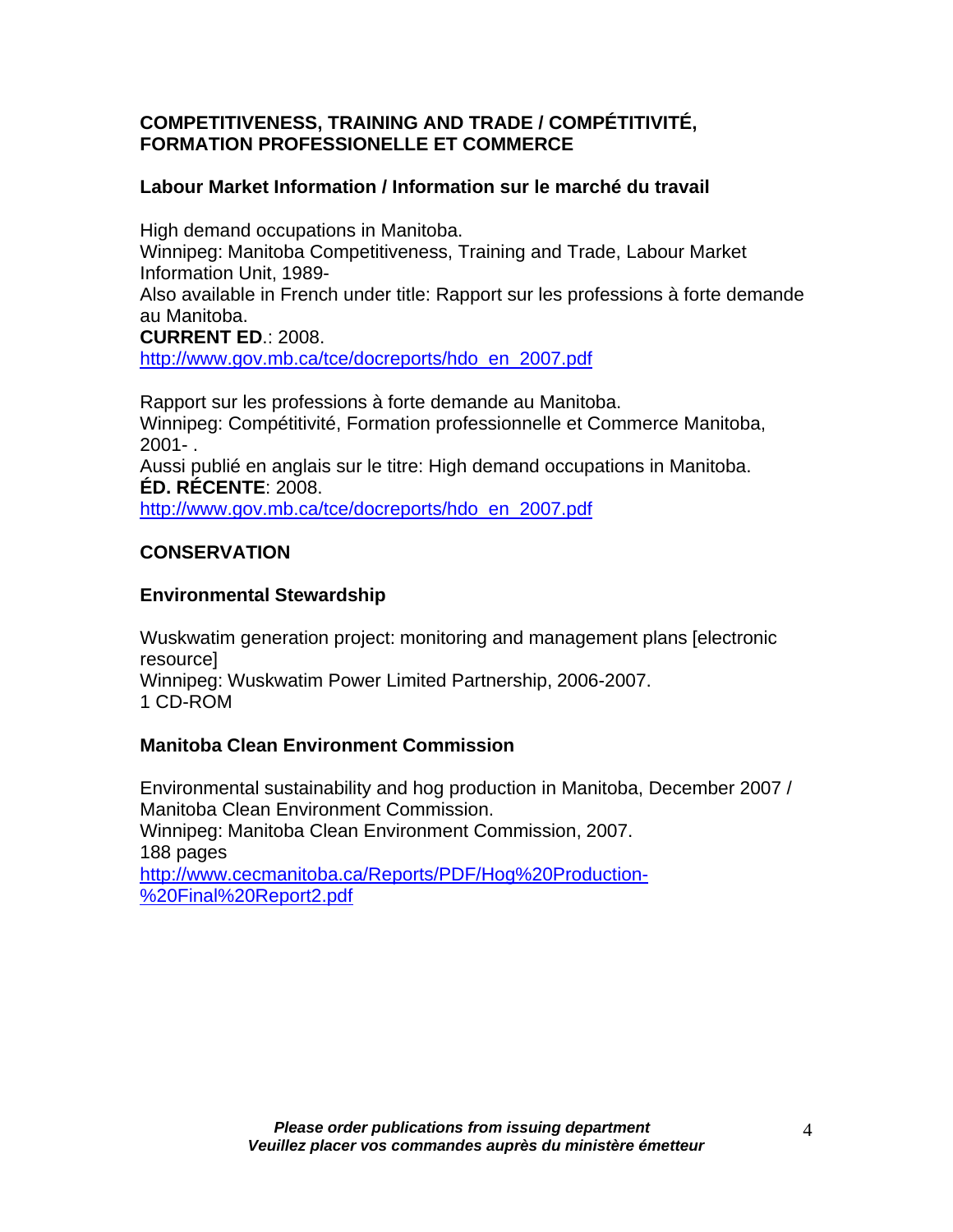# **CULTURE, HERITAGE, TOURISM AND SPORT / CULTURE, PATRIMOINE, TOURISME ET SPORT**

# **Legislative Library**

Selected new titles: recent additions to the Library collection. Winnipeg: Manitoba Legislative Library, Manitoba Culture, Heritage and Citizenship, 1984 - **CURRENT ED**.: March 2008. [http://www.gov.mb.ca/chc/leg-lib/esnt.html](https://www.gov.mb.ca/chc/leg-lib/esnt.html)

## **EDUCATION, CITIZENSHIP AND YOUTH / ÉDUCATION, CITOYENNETÉ ET JEUNESSE**

I**nstruction Curriculum and Assessment Branch / Direction de l'enseignement, des programmes et de l'évaluation** 

Grade 12 English Language Arts (40S) standards test. Winnipeg: Manitoba Education, Citizenship and Youth, 2007- **CURRENT ED**.: June 2007.

Grade 12 applied mathematics (40S) standards test. Winnipeg: Manitoba Education, Citizenship and Youth, Instruction Curriculum and Assessment Branch, 2007-

Also available in French under title: Test basé sur les normes mathématiques appliquées (40S) 12e année.

**CURRENT ED.**: January 2008.

<http://www.edu.gov.mb.ca/k12/assess/archives/index.html>

Test basé sur les normes mathématiques appliquées (40S) 12e année. Winnipeg: Éducation, Citoyenneté et Jeunesse Manitoba, Direction de l'enseignement, des programmes et de l'évaluation, 2006-.

Aussi publié en anglais sous le titre: Grade 12 applied mathematics (40S) standards test.

**ÉD RÉCENTE**: Janvier 2008

[http://www.edu.gov.mb.ca/m12/eval/math\\_archives.html](http://www.edu.gov.mb.ca/m12/eval/math_archives.html)

Grade 12 consumer mathematics (40S) standards test. Winnipeg: Manitoba Education, Citizenship and Youth, 2006- Also published in French under title: Test basé sur les normes mathématiques du consommateur (40S) 12e année.

**CURRENT ED**.: January 2008

[http://www.edu.gov.mb.ca/k12/assess/archives/cm\\_sb\\_jan\\_07.pdf](http://www.edu.gov.mb.ca/k12/assess/archives/cm_sb_jan_07.pdf)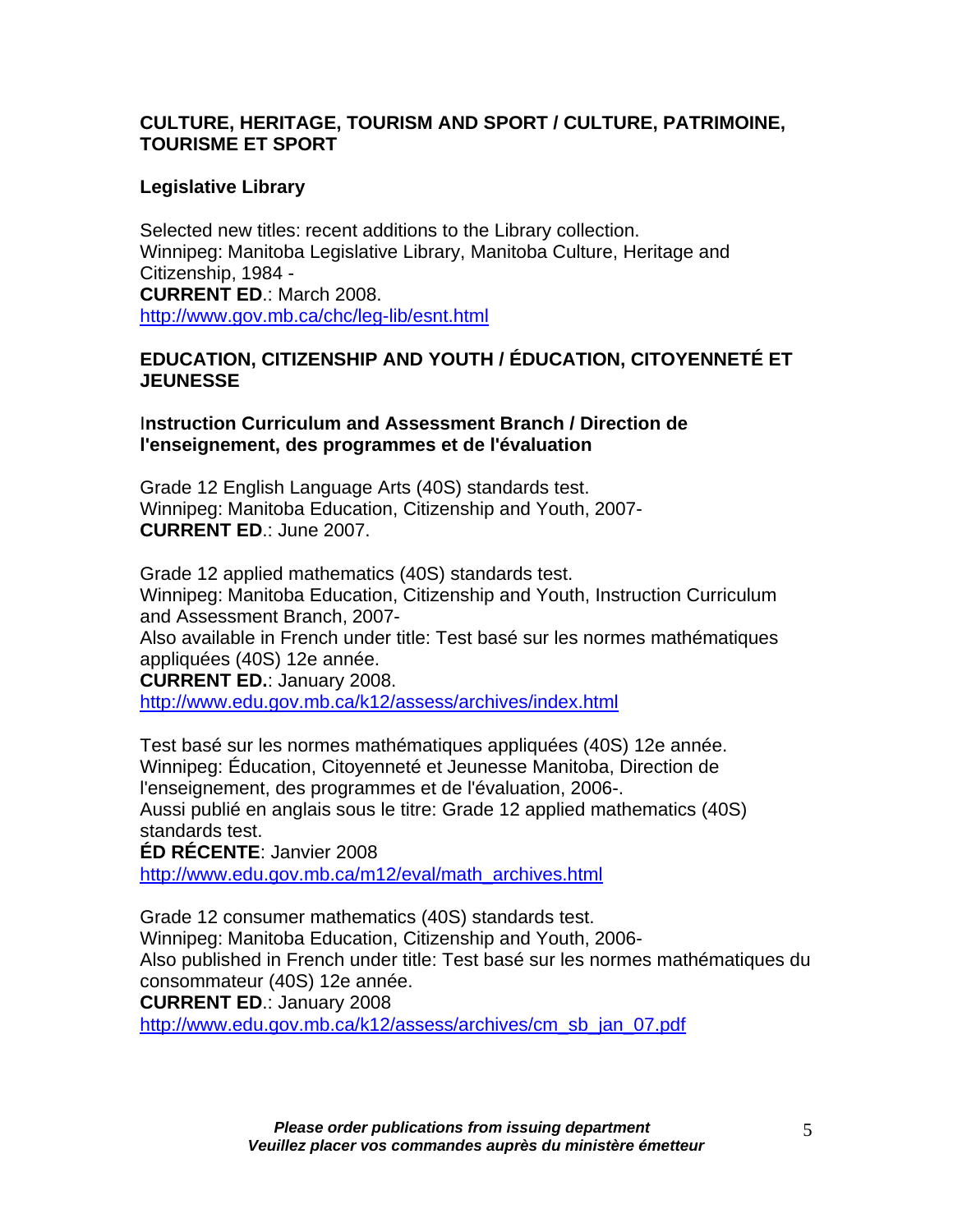Test basé sur les normes mathématiques du consommateur (40S) 12e année. Winnipeg: Éducation, Citoyenneté et Jeunesse Manitoba, 2006-. Aussi publié en anglais sous le titre: Grade 12 Consumer Mathematics (40S) Standards Test.

**ÉD RÉCENTE**: Janvier 2008

[http://www.edu.gov.mb.ca/m12/eval/math\\_archives.html](http://www.edu.gov.mb.ca/m12/eval/math_archives.html)

Grade 12 pre-calculus mathematics (40S) standards test.

Winnipeg: Manitoba Education, Citizenship and Youth, Instruction Curriculum and Assessment Branch, 2007-

Also published in French under title: Test basé sur les normes mathématiques pré-calcul (40S) 12e année.

**CURRENT ED**.: January 2008.

<http://www.edu.gov.mb.ca/k12/assess/archives/index.html>

Test basé sur les normes mathématiques pré-calcul (40S) 12e année. Winnipeg: Éducation, Citoyenneté et Jeunesse Manitoba, Direction de la mesure et de l'évaluation, 2007-.

Aussi publié en anglais sous le titre: Grade 12 pre-calculus mathematics (40S) standards test.

**ÉD RÉCENTE**.: Janvier 2008.

[http://www.edu.gov.mb.ca/frpub/me/archives/mathe/janvier\\_2007/12\\_pc\\_jan07\\_c](http://www.edu.gov.mb.ca/frpub/me/archives/mathe/janvier_2007/12_pc_jan07_cahier_partie2.pdf)\_ [ahier\\_partie2.pdf](http://www.edu.gov.mb.ca/frpub/me/archives/mathe/janvier_2007/12_pc_jan07_cahier_partie2.pdf)

Grade 12 English Language Arts: common standards. Winnipeg: Manitoba Education, Citizenship and Youth, School Programs Division, 2007.

[http://www.edu.gov.mb.ca/k12/assess/infobulls/ela\\_common\\_standards\\_07.pdf](http://www.edu.gov.mb.ca/k12/assess/infobulls/ela_common_standards_07.pdf)

Grade 12 English language arts standards test: information bulletin. Winnipeg: Manitoba Education, Citizenship and Youth, School Programs Division, 2007-

**CURRENT ED**.: 2007-2008

[http://www.edu.gov.mb.ca/k12/assess/infobulls/ela\\_07-08.pdf](http://www.edu.gov.mb.ca/k12/assess/infobulls/ela_07-08.pdf)

Grade 12 mathematics standards test: information bulletin. Winnipeg: Manitoba Education, Citizenship and Youth, School Programs Division, 2007- Also available in French under title: Tests basés sur les normes, mathématiques,

12e année: bulletin d'information

**CURRENT ED**.: 2007-2008

[http://www.edu.gov.mb.ca/k12/assess/infobulls/math\\_07-08.pdf](http://www.edu.gov.mb.ca/k12/assess/infobulls/math_07-08.pdf)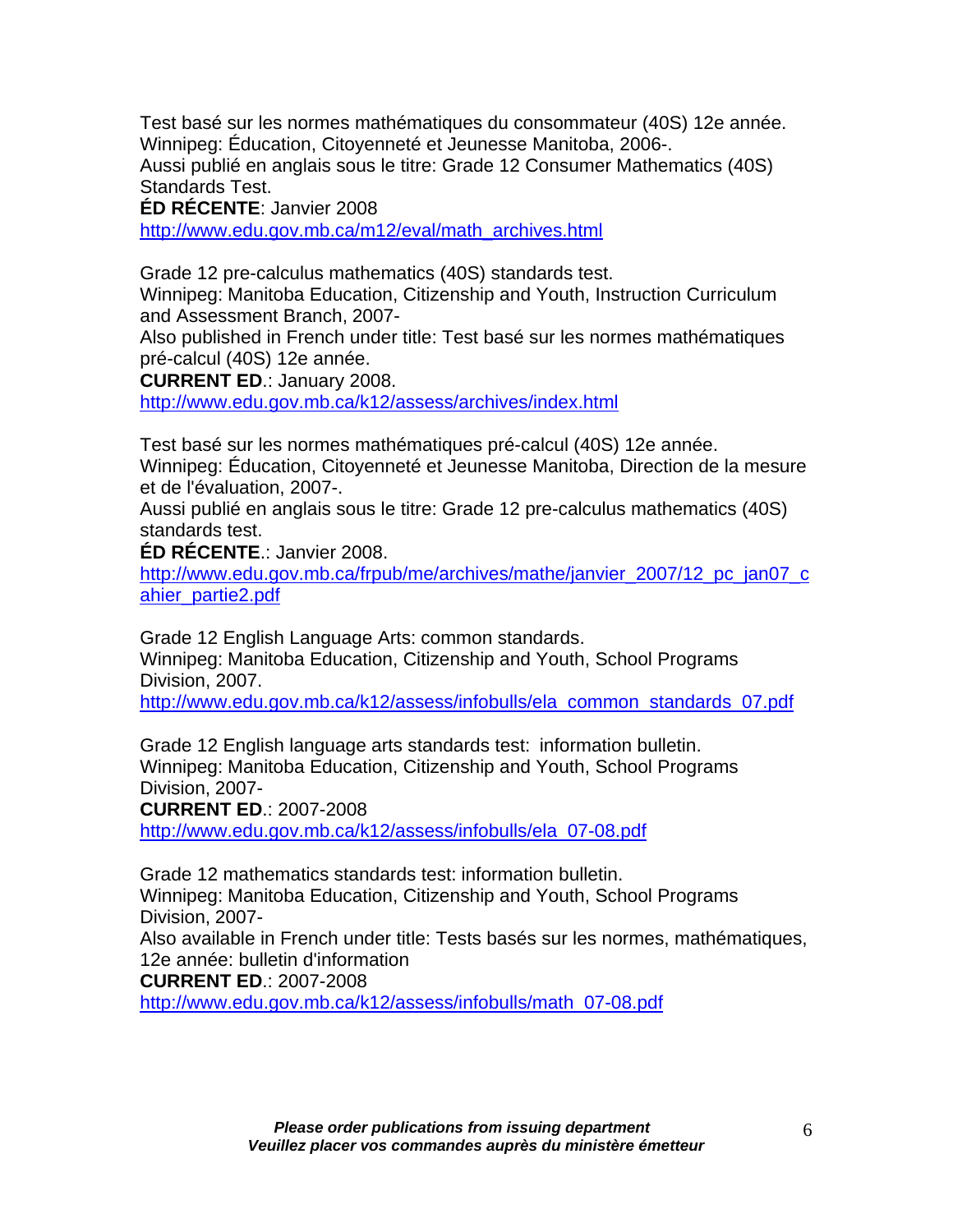Tests basés sur les normes, mathématiques, 12e année: bulletin d'information (2007-2008).

Winnipeg: Éducation, Citoyenneté et Jeunesse Manitoba, Division des programmes scolaires, 2007.

Aussi publié en anglais sous le titre: Grade 12 mathematics standards test: information bulletin.

52 pages

[http://www.edu.gov.mb.ca/k12/assess/infobulls/math\\_07-08\\_fr.pdf](http://www.edu.gov.mb.ca/k12/assess/infobulls/math_07-08_fr.pdf)

Kindergarten to Grade 12 Aboriginal languages and cultures: Manitoba curriculum framework of outcomes.

Winnipeg: Manitoba Education, Citizenship and Youth, School Programs Division, 2007.

140 pages

<http://www.edu.gov.mb.ca/k12/abedu/framework/index.html>

Literacy with ICT: developmental continuum. Winnipeg: Manitoba Education, Citizenship and Youth, 2006. 5 charts ; 36 x 68 cm

Music month: celebrating music in Manitoba schools... Winnipeg: Manitoba Education, Citizenship and Youth, 2005- Includes: Province of Manitoba Proclamation (1 leaf), 1 poster and 1 letter. Also available in French under title: Mois de la musique: célébrer la musique au sein des écoles du Manitoba. **CURRENT ED**.: 2008

[http://www.edu.gov.mb.ca/k12/cur/arts/music\\_month\\_07.pdf](http://www.edu.gov.mb.ca/k12/cur/arts/music_month_07.pdf)

Mois de la musique: célébrer la musique au sein des écoles du Manitoba. Winnipeg: Éducation, Citoyenneté et jeunesse Manitoba, 2008- Aussi publié en anglais sous le titre: Music month: celebrating music in Manitoba schools.. **ÉD. RÉCENTE**.: 2008

[http://www.edu.gov.mb.ca/frpub/ped/arts/musique/mois\\_livret.pdf](http://www.edu.gov.mb.ca/frpub/ped/arts/musique/mois_livret.pdf)

# **FINANCE / FINANCES**

Manitoba budget 08: opportunity and stability: moving forward on Manitobans' priorities.

Winnipeg: Manitoba Finance, 2008.

Also published in French under title: Le budget du Manitoba 2008. [http://www.gov.mb.ca/finance/budget08/index.html](https://www.gov.mb.ca/finance/budget08/index.html)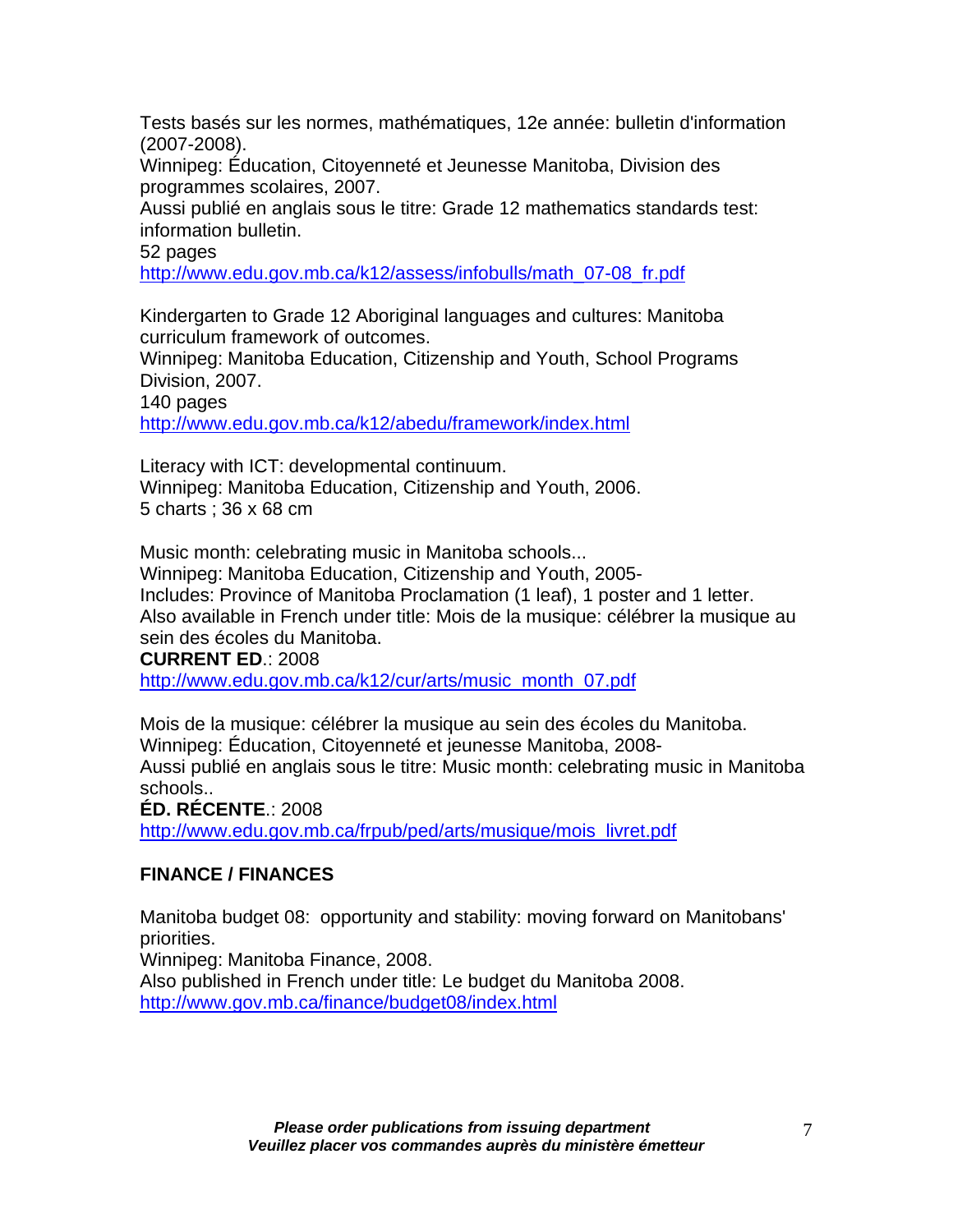Le budget du Manitoba 2008: possibilités et continuité : réaliser les priorités des Manitobains. Winnipeg: Manitoba Finance, 2007. Aussi publié en anglais sous le titre: Manitoba budget 2008. [http://www.gov.mb.ca/finance/budget08/index.html](https://www.gov.mb.ca/finance/budget08/index.html)

Quarterly financial report. Winnipeg: Manitoba Finance, 1977- **CURRENT ED**.: April - December 2007. [http://www.gov.mb.ca/finance/financialreports.html](https://www.gov.mb.ca/finance/financialreports.html)

# **MANITOBA BUREAU OF STATISTICS / BUREAU DE STATISTIQUES DU MANITOBA**

Consumer price index report. Winnipeg: Manitoba Bureau of Statistics, 1987- Frequency: Monthly **CURRENT ED**.: February 2008.

Labour force statistics report. Winnipeg: Manitoba Bureau of Statistics, 1987- Frequency: Monthly **CURRENT ED**.: February 2008.

Summary of current economic indicators. Winnipeg: Manitoba Bureau of Statistics, 1987- Frequency: Monthly **CURRENT ED**.: March 2008

The Manitoba economy preliminary 2007 GDP performance with industry sectors. Winnipeg: Manitoba Bureau of Statistics, 2007. 19 pages

### **MANITOBA HYDRO**

Quarterly report. Winnipeg: Manitoba Hydro-electric Board, 1987- **CURRENT ED.**: nine months ended December 31, 2007 <http://www.hydro.mb.ca/corporate/qr/archives.shtml>

Politiques et modalités pour les tests basés sur les normes. Winnipeg: Éducation, Citoyenneté et Jeunesse Manitoba, 2007-. Aussi publié en anglais sous le titre: Politics and Procedures for Standards Tests. **ÉD RÉCENTE**.: 2007/08. [http://www.edu.gov.mb.ca/frpub/me/docs/pol\\_mod.pdf](http://www.edu.gov.mb.ca/frpub/me/docs/pol_mod.pdf)

> *Please order publications from issuing department Veuillez placer vos commandes auprès du ministère émetteur*